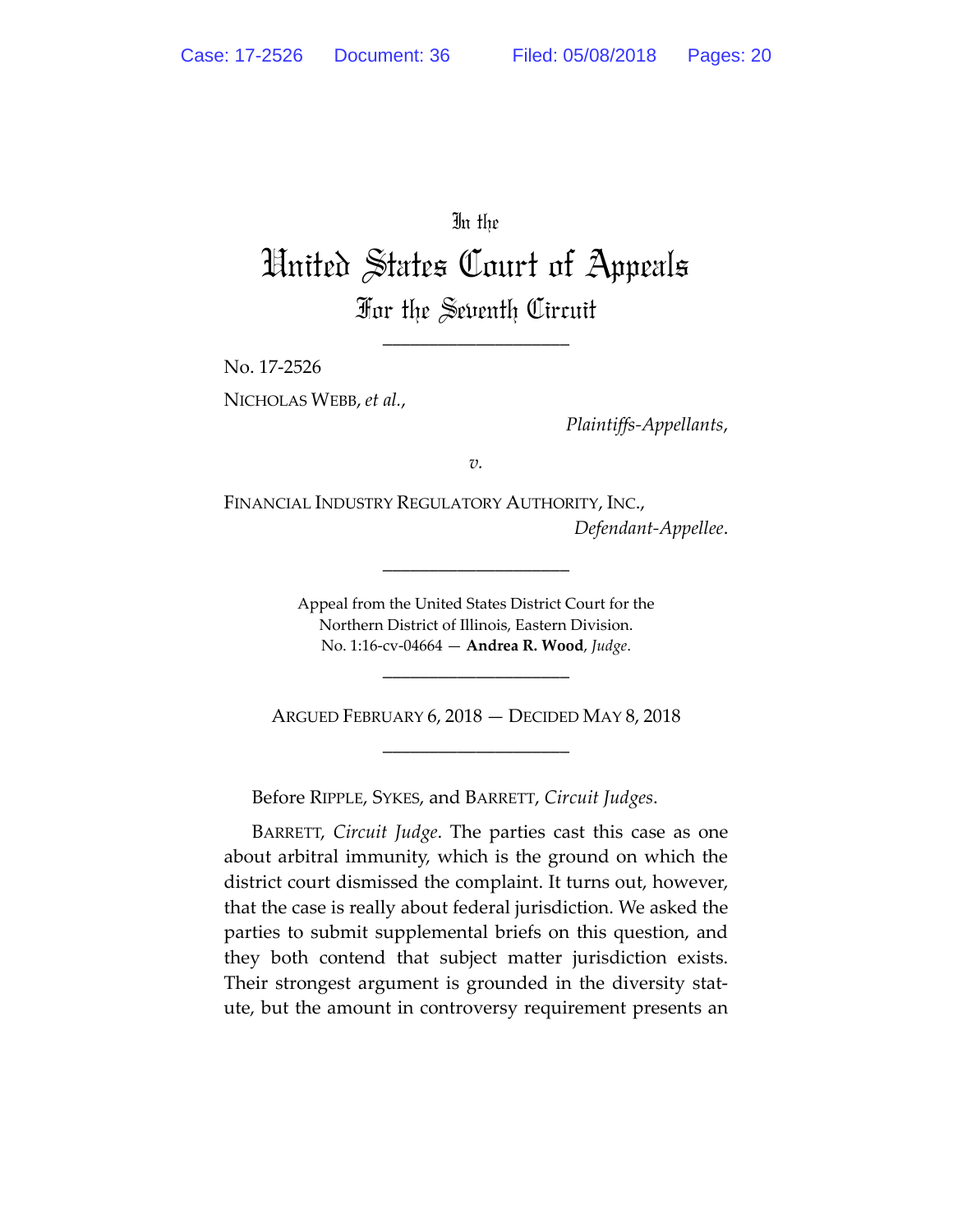obstacle: the complaint satisfies it only if Illinois law permits the plaintiffs to recover their legal expenses from the underlying arbitration, this suit, or both. We conclude that while Illinois law permits the recovery of legal fees as damages in limited circumstances, those circumstances are not present here.

**I.** 

In October 2013, brokers Nicholas Webb and Thad Beversdorf were fired by their employer, Jefferies & Company, Inc. ("Jefferies"). They decided to challenge their termination, and, as their employment contracts with Jefferies demanded, they filed their claims in the Financial Industry Regulatory Authority's ("FINRA") arbitration forum. FINRA required them to sign an "Arbitration Submission Agreement," which they did, and their dispute with Jefferies proceeded in arbitration for the next two-and-a-half years. They withdrew their claims before a final decision was rendered. Under FINRA's rules, that withdrawal constituted a dismissal with prejudice.

After the arbitration failed, Webb and Beversdorf sued FINRA in the Circuit Court of Cook County, Illinois, alleging that FINRA breached its contract to arbitrate their dispute with Jefferies. They faulted FINRA for a number of things, including failing to properly train arbitrators, failing to provide arbitrators with appropriate procedural mechanisms, interfering with the arbitrators' discretion, and failing to permit reasonable discovery. They sought damages "in an amount in excess of \$50,000" and a declaratory judgment identifying specified flaws in FINRA's Code of Arbitration Procedure. FINRA removed the dispute to federal court, where it moved to dismiss on multiple grounds, including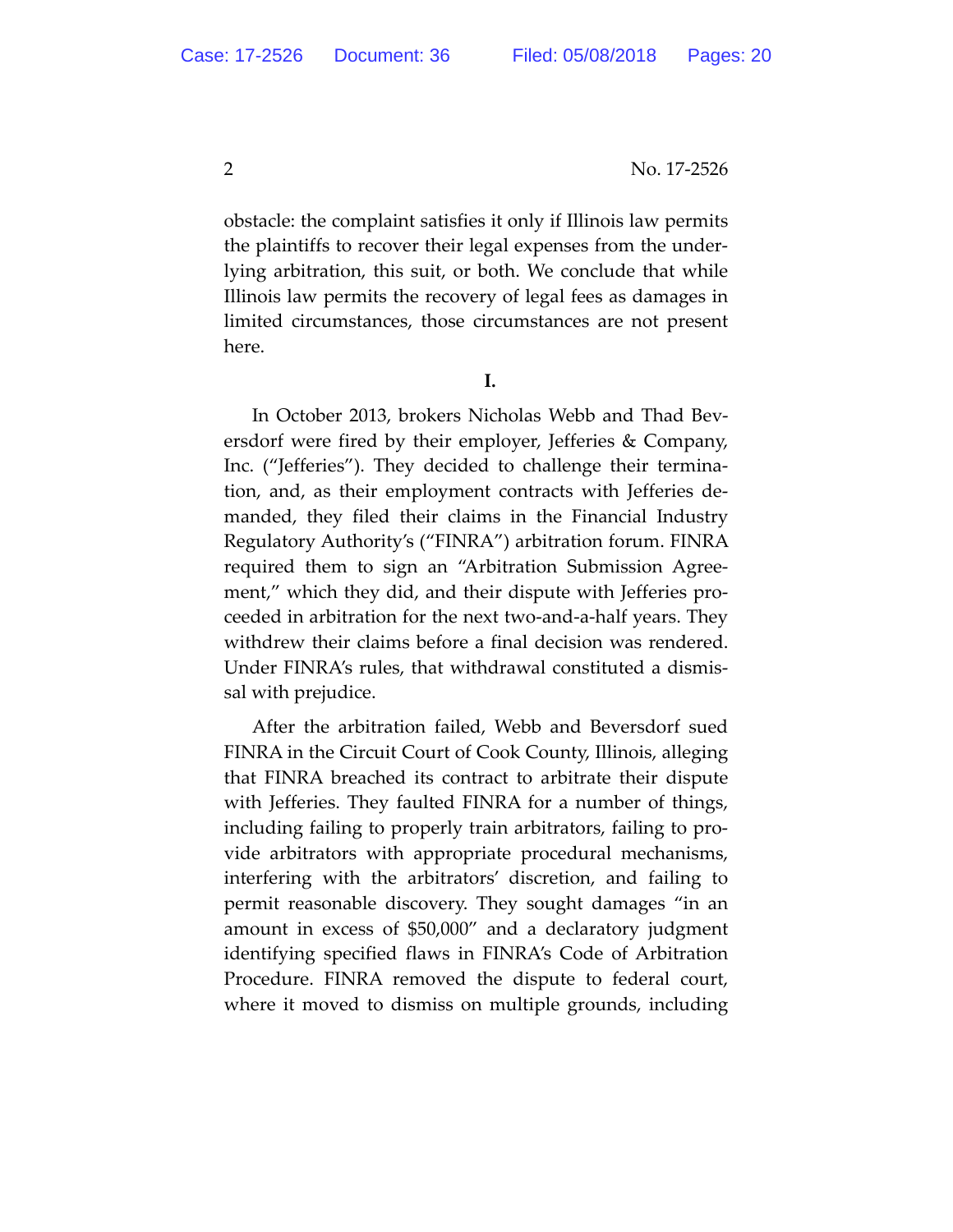arbitral immunity. The district court held that FINRA was entitled to arbitral immunity and dismissed the suit. Webb and Beversdorf appeal this judgment.

## **II.**

Neither side has raised a jurisdictional challenge, but we have an independent obligation to determine whether we have authority to resolve this dispute. *Smith v. American Gen. Life & Acc. Ins. Co.*, 337 F.3d 888, 892 (7th Cir. 2003) (citing *St. Paul Mercury Indem. Co. v. Red Cab Co*., 303 U.S. 283, 287 n.10 (1938)). At oral argument, we ordered the parties to submit supplemental briefs on this issue. Both sides argue that diversity jurisdiction exists, and FINRA argues that federal question jurisdiction exists as well. Because the argument for diversity is the stronger of the two, we begin there.

The diversity statute, 28 U.S.C. § 1332, grants jurisdiction when there is complete diversity of citizenship between the parties and the amount in controversy exceeds \$75,000, exclusive of interest and costs. Complete diversity is not a problem: Webb and Beversdorf are citizens of Illinois and FINRA is a Delaware corporation with its principal place of business in Washington, D.C. Identifying the amount in controversy is more complicated.

After it removed the case to federal court, FINRA initially claimed that the amount in controversy was satisfied because Webb and Beversdorf sought more than \$1,000,000 from Jefferies. The district court properly rejected this argument, because we have held that the amount at stake in an underlying arbitration does not count toward the amount in controversy in a suit between a party to the arbitration and the arbitrator. *Caudle v. American Arbitration Ass'n*, 230 F.3d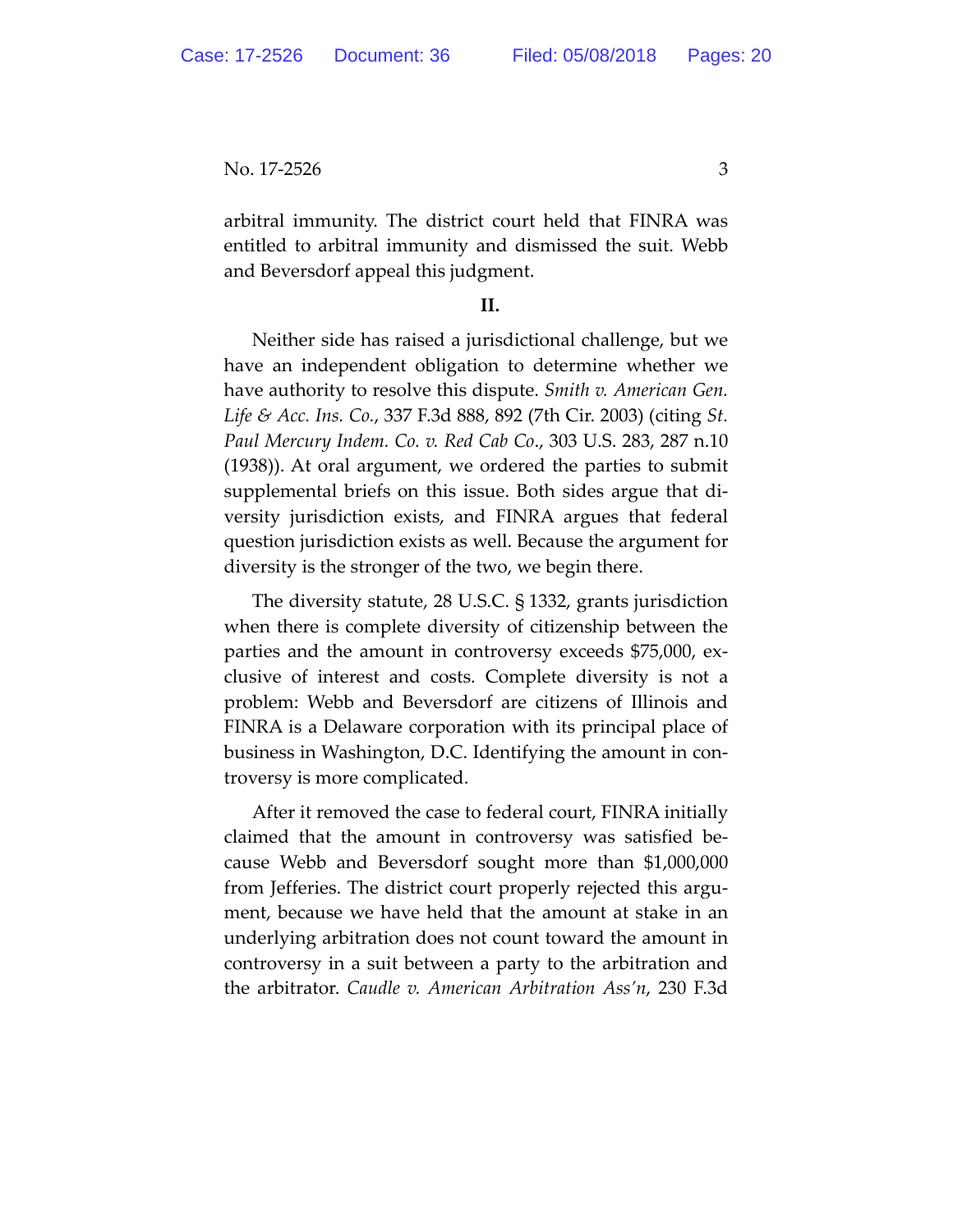920, 922–23 (7th Cir. 2000). Jurisdiction turns on what is at stake between the parties to *this* suit—Webb and Beversdorf, the plaintiffs, and FINRA, the defendant.

Webb and Beversdorf paid FINRA \$1800 at the start of the arbitration; if that is all they lost, the amount in controversy is obviously far short of the jurisdictional mark. They also, however, seek to recover the legal fees that they incurred both in the course of arbitrating against Jefferies and in preparing this lawsuit against FINRA.1 Webb and Beversdorf say that these fees—which exceed \$75,000—were a reasonably foreseeable consequence of FINRA's breach of the Arbitration Submission Agreement. *See* 24 WILLISTON ON CONTRACTS § 64.12 (4th ed. 2017) ("Consequential damages … include those damages that … were reasonably foreseeable or contemplated by the parties at the time the contract was entered into as a probable result of a breach."). The district court accepted this argument and concluded that it had authority to adjudicate the suit.

Legal fees may count toward the amount in controversy if the plaintiff has a right to them "based on contract, statute, or other legal authority." *Ross v. Inter-Ocean Ins. Co*., 693 F.2d 659, 661 (7th Cir. 1982), *abrogated on other grounds by Hart v.* 

<sup>&</sup>lt;sup>1</sup> In their supplemental briefs, Webb and Beversdorf stress the legal fees they incurred in "preparing to litigate" against FINRA, presumably because they recognize that the amount in controversy requirement must be satisfied at the time the lawsuit is filed in or removed to federal court. *Gardynski-Leschuck v. Ford Motor Co*., 142 F.3d 955, 958 (7th Cir. 1998) ("[J]urisdiction depends on the state of affairs when the case begins; what happens later is irrelevant."). Even if they seek recovery of legal fees incurred after the case was removed, those fees cannot count toward the amount in controversy.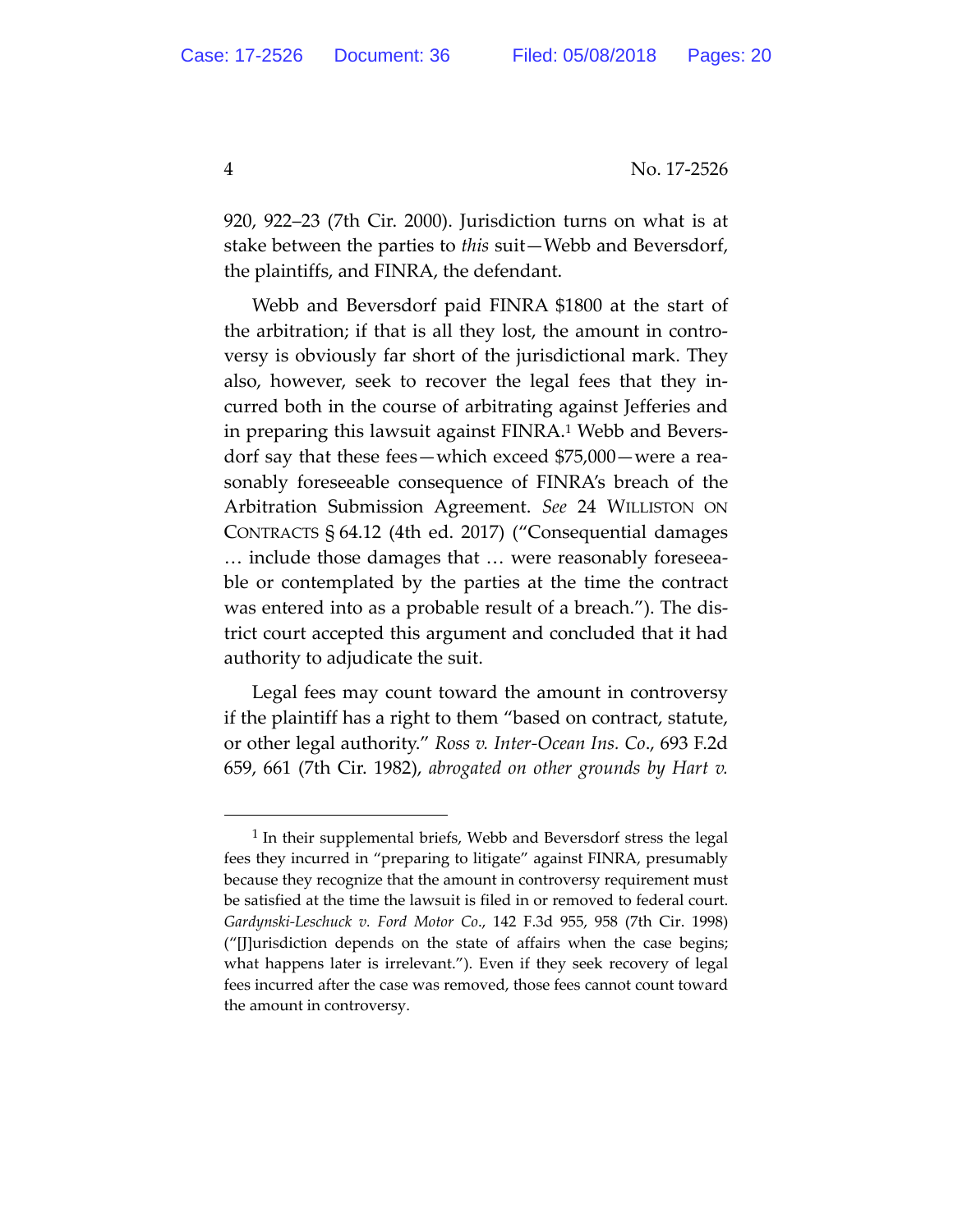*Schering-Plough Corp*., 253 F.3d 272, 274 (7th Cir. 2001). Webb and Beversdorf do not contend that FINRA assumed a contractual obligation to cover either the fees that they incurred in arbitration or those that they incurred in this lawsuit. That leaves statute or other authority. The parties agree that Illinois law governs, so we look there to determine whether Webb and Beversdorf could plausibly recover any of these legal fees as damages.

It is clear that Webb and Beversdorf cannot recover the money spent preparing to litigate against FINRA. Illinois generally adheres to the American Rule that each party bears its own litigation costs. *Duignan v. Lincoln Towers Ins. Agency, Inc*., 667 N.E.2d 608, 613 (Ill. App. Ct. 1996). Its common law does not authorize a prevailing party to recover attorneys' fees from an opponent. *Ritter v. Ritter*, 46 N.E.2d 41, 43 (Ill. 1943); *see also Keefe-Shea Joint Venture v. City of Evanston*, 845 N.E.2d 689, 702 (Ill. App. Ct. 2005). Any right to recovery must derive from contract or statute, *Ritter*, 46 N.E.2d at 43; *Fednav Int'l Ltd. v. Cont'l Ins. Co*., 624 F.3d 834, 839 (7th Cir. 2010), and Webb and Beversdorf have not identified any contractual or statutory provision giving them that right. They are thus stuck with the longstanding rule that they must bear their own litigation expenses in this suit against FINRA, even if they ultimately win.

But Webb and Beversdorf do not just seek recovery of the legal fees they have incurred litigating against FINRA; they also seek recovery of the legal fees they incurred arbitrating against Jefferies. This is a more plausible ground for recovery, because Illinois recognizes a "third party litigation exception" to the American Rule. The Illinois Supreme Court has held that "where the wrongful acts of a defendant in-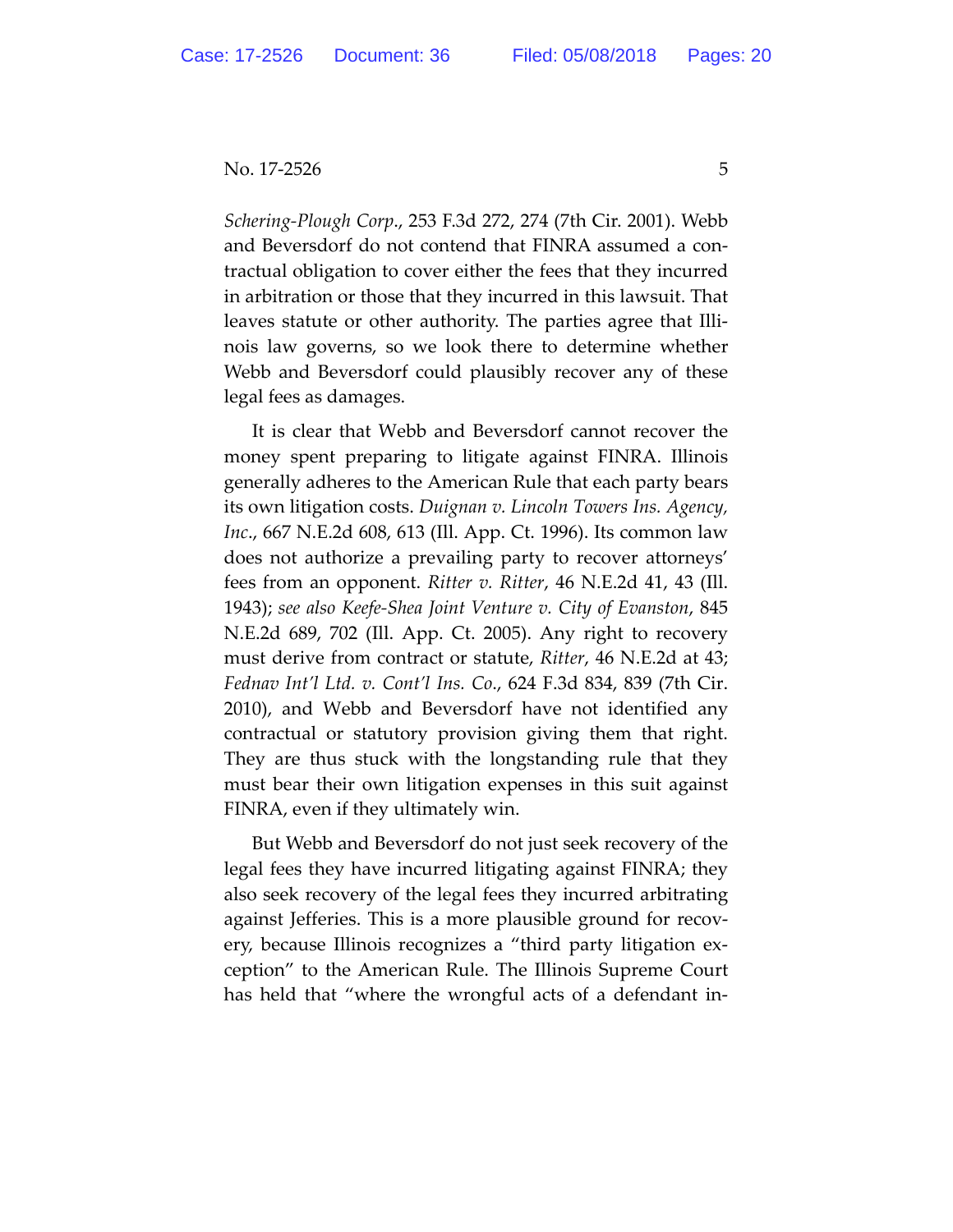volve the plaintiff in litigation with third parties or place him in such relation with others as to make it necessary to incur expense to protect his interest, the plaintiff can then recover damages against such wrongdoer, measured by the reasonable expenses of such litigation, including attorney fees." *Ritter*, 46 N.E.2d at 44; *see also* RESTATEMENT (SECOND) OF TORTS § 914 ("One who through the tort of another has been required to act in the protection of his interests by bringing or defending an action against a third person is entitled to recover reasonable compensation for loss of time, attorney fees, and other expenditures thereby suffered or incurred in the earlier action."). While the exception arises more frequently in the context of torts than contracts, we assume that Illinois courts would recognize it in the latter context as well. *See Colvin v. Monticello Communications, Inc.*, No. 91–C–2498, 1994 WL 113051, at \*8–9 (N.D. Ill. Apr. 1, 1994) (allowing the recovery of legal fees when the defendant's breach of contract placed the plaintiff in litigation with a third party); *see also City of Cedarburg Light & Water Comm'n v. Glen Falls Ins. Co*., 166 N.W.2d 165, 168 (Wis. 1969) ("[A] breach of contract as well as tort may be a basis for allowing the present plaintiff to recover reasonable third party litigation expenses."). FINRA—whose desire to be in federal court has motivated it to argue vigorously for a proposition otherwise against its interest—also insists that the "third party litigation exception" to the American Rule applies here and could obligate it to pay for Webb and Beversdorf's legal expenses if it breached the arbitration agreement.

Webb and Beversdorf's effort to recover expenses incurred in an arbitration proceeding begun for its own purposes—to assert a wrongful termination claim against Jefferies—distinguishes this case from those in which Illinois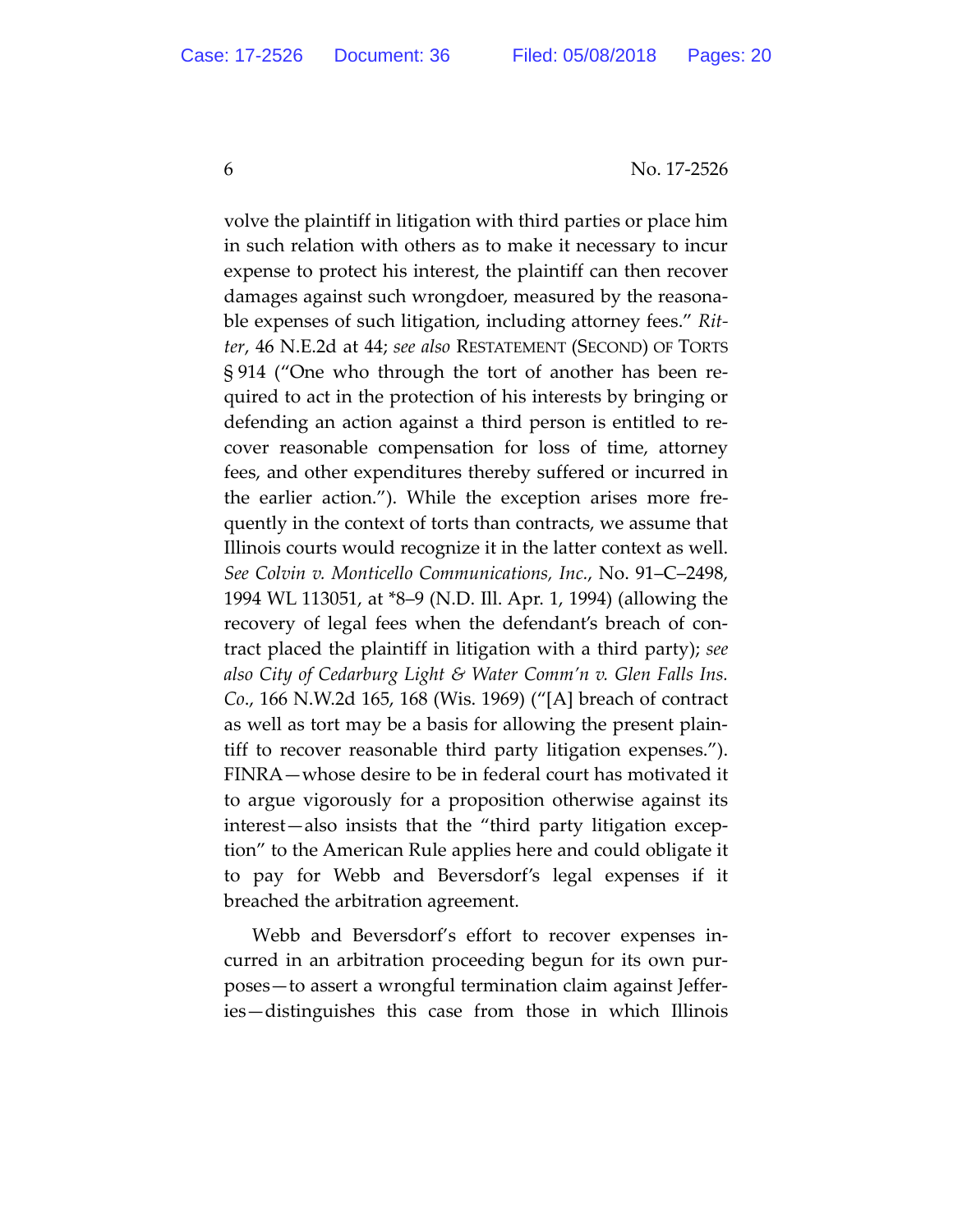courts have applied the exception. Illinois courts have not applied the exception when the defendant caused the legal fees to increase in an already existing third-party suit; they have applied it when the defendant caused the third-party suit in the first place. The Illinois courts have invariably described the exception as applying when the defendant's wrong forced the plaintiff into litigation with a third party. *See, e.g.*, *Ritter*, 46 N.E.2d at 44 (holding that the exception applies "where the natural and proximate consequences of a wrongful act have been to *involve the plaintiff in litigation* with others" (emphasis added)); *Philpot v. Taylor*, 75 Ill. 309, 311 (Ill. 1874) (applying exception where the consequence of the defendant's wrongful act "has been to *plunge the plaintiff into a chancery suit*" (emphasis added)); *see also Champion Parts, Inc. v. Oppenheimer & Co*., 878 F.2d 1003, 1006 (7th Cir. 1989) (noting that the plaintiff can recover attorneys' fees if "one consequence of the tortfeasor's actions is to *involve a person in litigation* with others" (emphasis added)). For example, Illinois courts have permitted plaintiffs to recover legal fees spent settling with an insurance company when the defendant wrongfully caused the company to cancel the plaintiff's policy, *Duignan*, 667 N.E.2d at 613; obtaining refunds of tax penalties that were assessed on the plaintiff due to the defendant's negligence, *Sorenson v. Fio Rito*, 413 N.E.2d 47, 52 (Ill. App. Ct. 1980); and filing a second divorce petition when the defendant's legal malpractice resulted in the dismissal of the plaintiff's first petition, *Nettleton v. Stogsdill*, 899 N.E.2d 1252, 1259 (Ill. App. Ct. 2008). In all of these instances, the third-party litigation existed because of the defendant's alleged wrong.2 And when the party seeking the recovery of

 <sup>2</sup> The dissent cites *Certain Underwriters at Lloyd's, London v. Johnson &*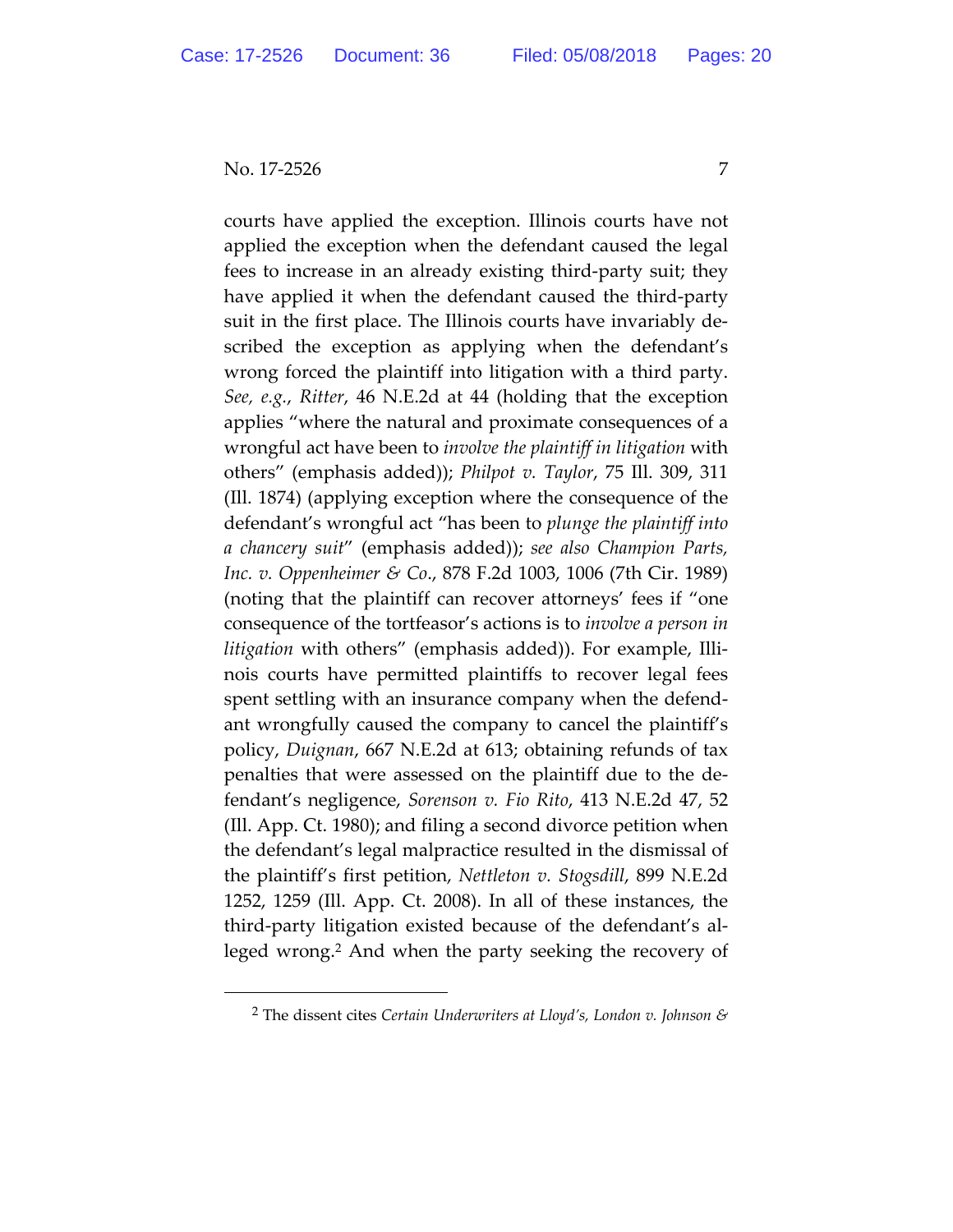fees was the plaintiff in the third-party litigation, as Webb and Beversdorf were here, the third-party litigation has been undertaken to "cure the damage caused by the defendant." *Duignan*, 667 N.E.2d at 613.

Webb and Beversdorf did not undertake the arbitration to cure FINRA's breach of contract; they undertook it to resolve an employment dispute with Jefferies. FINRA's alleged breach of the arbitration agreement did not force Webb and Beversdorf into arbitration; it allegedly increased

 $\overline{a}$ 

*Bell, Ltd.*, No. 10–C–7151, 2011 WL 3757179 (N.D. Ill. Aug. 25, 2011), as persuasive authority for the proposition that Illinois law would permit the recovery of fees not only when the defendant forced the plaintiff into litigation, but also when the defendant increased the plaintiff's expenses in otherwise existing litigation. It is, of course, the decisions of Illinois courts that control our interpretation of Illinois law. In any event, however, *Certain Underwriters* is consistent with our view of Illinois law. There, an insurer brought a legal malpractice action against a law firm that represented it in two underlying suits. The district court held that Illinois law would permit the plaintiff to recover attorneys' fees in one of the underlying suits based on the plaintiff's allegation that "it would not have undertaken its representation of [the insured] in the underlying … lawsuit but for defendants' advice." In other words, but for the defendants' negligence, the plaintiff would not have been involved in the thirdparty litigation. *Id.* at \*5. The district court also held that Illinois law would permit the plaintiff to recover the cost of hiring new counsel to correct the defendants' failure to sue a necessary party in both of the underlying suits. *Id.* at \*6. *Certain Underwriters* tracks the Illinois cases because it permits recovery of attorneys' fees paid to new counsel in an attempt to "cure the damage," *Duignan*, 667 N.E.2d at 613. Like the plaintiffs in *Nettleton v. Stogsdill* and *Sorenson v. Fio Rito*—and unlike Webb and Beversdorf here—the plaintiffs in *Certain Underwriters* did not seek recovery of inflated expenses incurred in the course of the initial, flawed litigation; they sought recovery of fees paid to replacement counsel hired to fix the defendants' mistakes.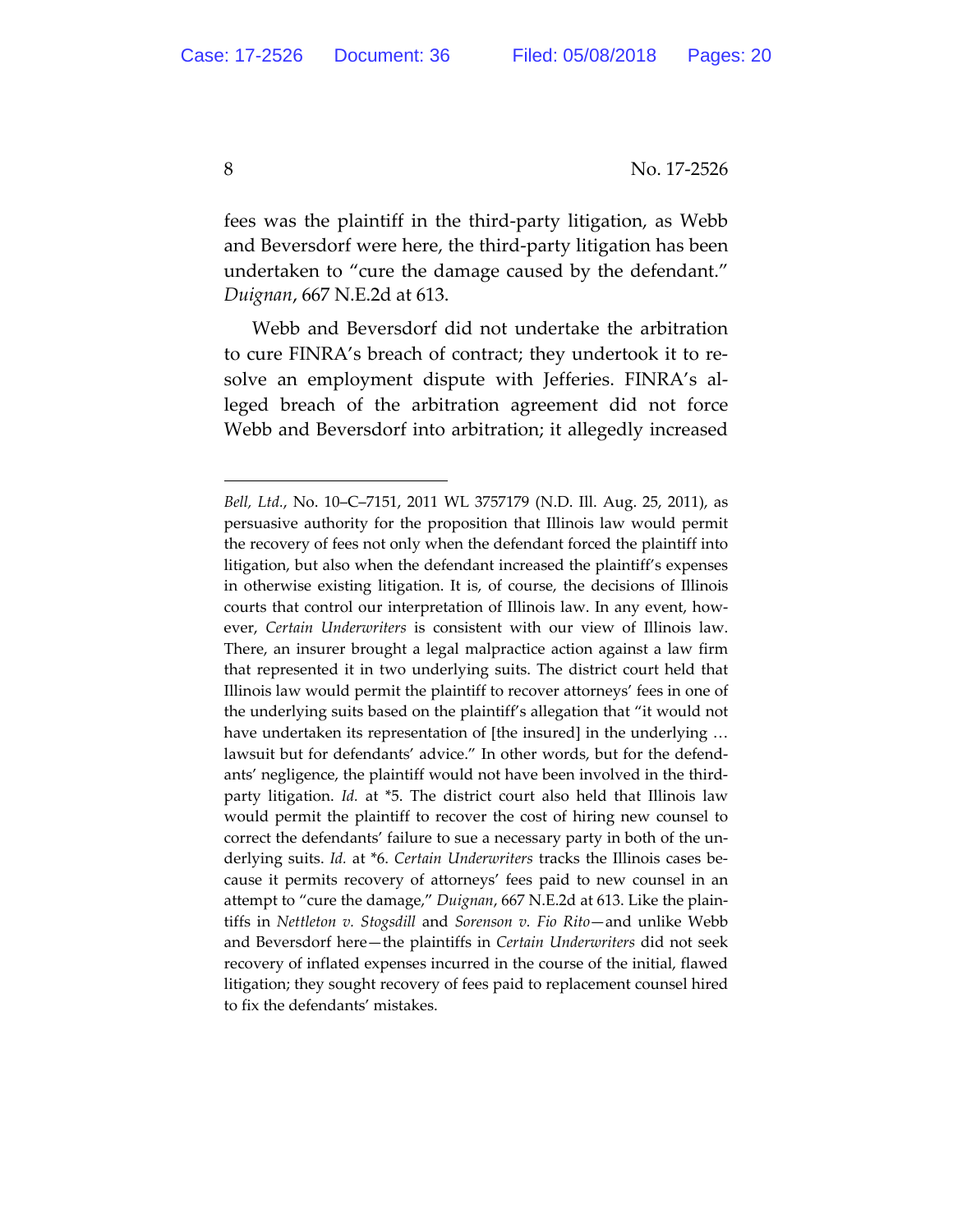the costs of arbitration they had already begun. The straightforward causal connection that justified application of the third-party litigation exception in other cases is not present in this suit. Even, then, if FINRA breached its contract with Webb and Beversdorf, that breach would not alleviate Webb and Beversdorf's obligation to shoulder the legal costs associated with their decision to pursue a wrongful termination claim against Jefferies. *See Buckhannon Bd. & Care Home, Inc. v. West Virginia Dep't of Health & Human Res.*, 532 U.S. 598, 602 (2001) ("In the United States, parties are ordinarily required to bear their own attorney's fees…."). Illinois courts have consistently described and applied the exception in a way that precludes its application here.<sup>3</sup>

When a defendant removes to federal court, as FINRA did here, its plausible and good faith estimate of the amount in controversy establishes jurisdiction unless it is a "legal certainty" that the plaintiffs' claim is for less than the requisite amount. *St. Paul Mercury Indem. Co.*, 303 U.S. at 288–89;

 $3$  We do not reach this conclusion simply because the cases have all involved a defendant whose wrong forced the plaintiff to bring or defend a third-party lawsuit. *See* Dissenting Op. at 16–17 (observing that the "frequent occurrence of a fact pattern does not impose an analytical limitation on a principle unless some animating component of that principle limits application to the particular fact pattern."). While we do not think the uniform occurrence of this fact pattern irrelevant, our conclusion is driven by the way that the Illinois courts (and, for that matter, the RESTATEMENT (SECOND) OF TORTS, *see supra* at 6) state the rule governing the recovery of third-party litigation expenses: they invariably include this limitation. The limit is not irrational; indeed, we can imagine reasons why Illinois might want to draw a line between attorneys' fees clearly attributable to the defendant's breach and those that are harder to sort out.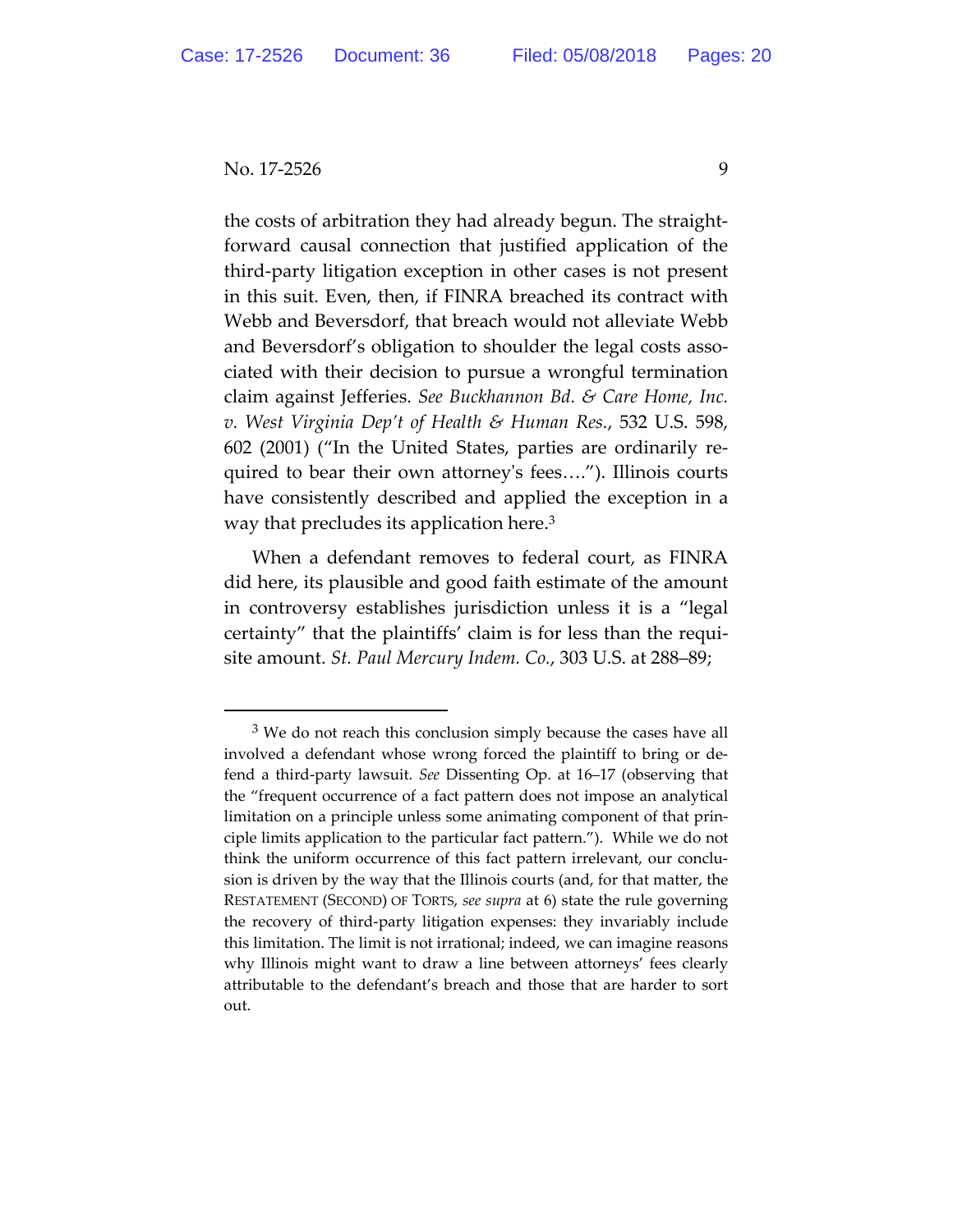*Roppo v. Travelers Commercial Ins. Co.*, 869 F.3d 568, 579 (7th Cir. 2017). Here, Illinois law makes it a "legal certainty" that Webb and Beversdorf's claim is for less than the requisite amount.4 Diversity jurisdiction does not exist.

## **III.**

Webb and Beversdorf leave it at diversity, but FINRA makes an additional argument for federal question jurisdic-

 <sup>4</sup> The dissent argues that the "legal certainty" standard, *St. Paul Mercury Indem. Co.*, 303 U.S. at 289, requires a federal court, where possible, to construe state law to allow the recovery of damages. Dissenting Op. at 19–20. That is not how the "legal certainty" standard works. The court first decides whether, assuming the facts the plaintiff alleges are true, state law allows recovery of the damages the plaintiff seeks. If state law forecloses recovery of the damages, it is certain that the claim is for less than the jurisdictional amount. Otherwise, the court accepts the plaintiff's good faith valuation of the claim. *See Anthony v. Sec. Pac. Fin. Servs., Inc.*, 75 F.3d 311, 315 (7th Cir. 1996) (applying this two-step inquiry); s*ee also St. Paul Mercury Indem. Co.*, 303 U.S. at 288 ("The rule governing dismissal for want of jurisdiction in cases brought in the federal court is that, unless the law gives a different rule, the sum claimed by the plaintiff controls."). The point of the "legal certainty" test is not to guide the court's interpretation of state law, but to save the court from having to make difficult predictions about whether and how much the plaintiff is likely to win. *Meridian Sec. Ins. Co. v. Sadowski*, 441 F.3d 536, 543 (7th Cir. 2006) ("[U]ncertainty about whether the plaintiff can prove its substantive claim, and whether damages (if the plaintiff prevails on the merits) will exceed the threshold, does not justify dismissal."). To that end, the test distinguishes between the law (which can render a claim's value certain) and the facts (which, if plausible, cannot). So far as we can tell, the suggestion that the "legal certainty" standard requires a federal court to accept the plaintiff's good-faith characterization of the law, as opposed to the plaintiff's good-faith valuation of his claim, is novel.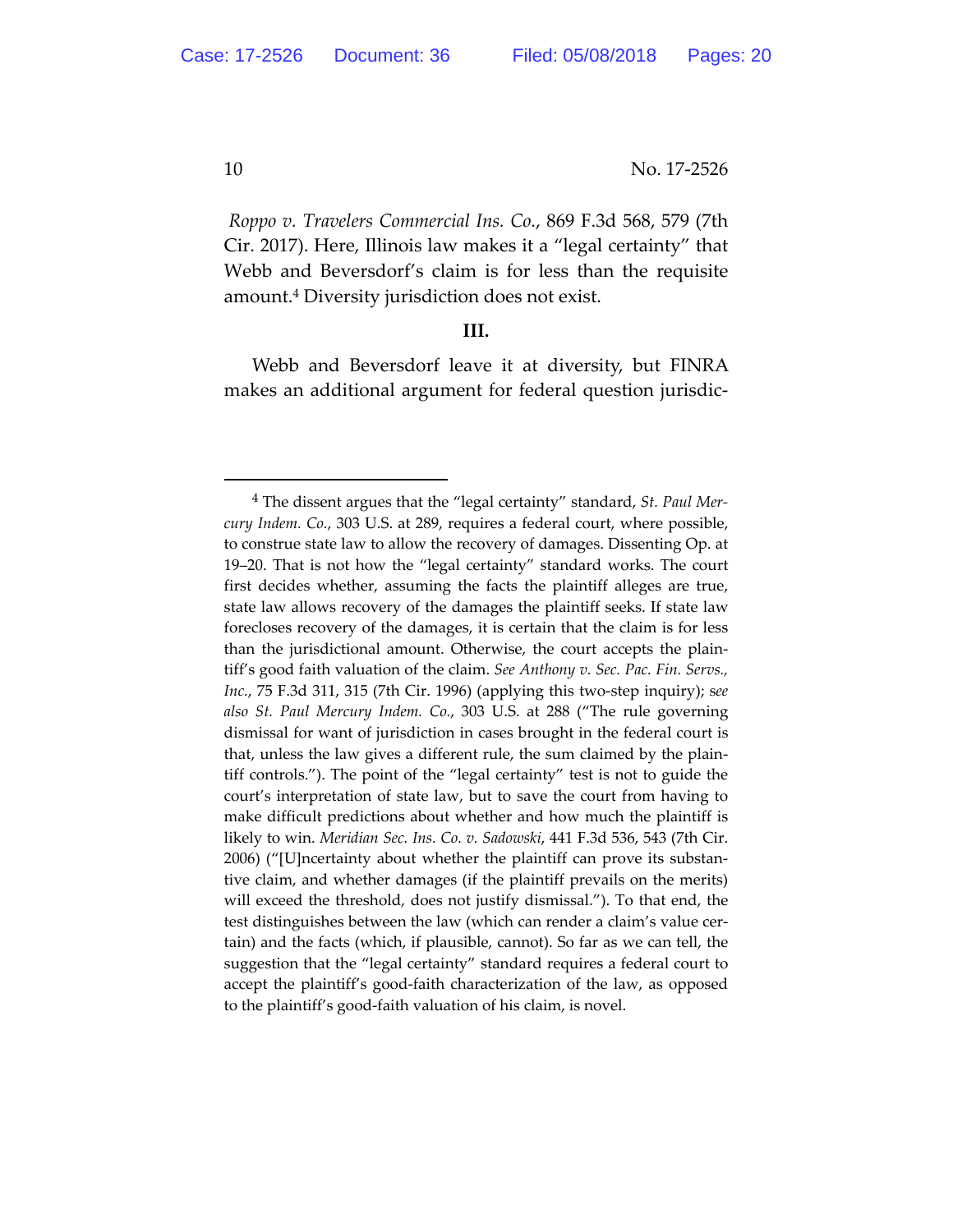tion.5 According to FINRA, this dispute is one of the rare state-law causes of action that gives rise to federal question jurisdiction under *Grable & Sons Metal Products, Inc. v. Darue Engineering & Manufacturing*, 545 U.S. 308 (2005); *see also Merrill Lynch, Pierce, Fenner & Smith v. Manning*, 136 S. Ct. 1562, 1566 (2016) (holding that the *Grable & Sons* test determines the reach of "arising under" jurisdiction for purposes of the jurisdictional grant in the Securities Exchange Act of 1934).6 Its theory is that the presence of an issue of federal securities law transforms this state-law contract claim into one arising under federal law.

Under *Grable & Sons*, a state-law claim may satisfy the "arising under" jurisdictional test if a federal issue is: (1) necessarily raised, (2) actually disputed, (3) substantial, and (4) capable of resolution in a federal court without disrupting the federal-state balance. *Gunn v. Minton*, 568 U.S. 251, 258 (2013) (citing *Grable & Sons*, 545 U.S. at 314); *see also Evergreen Square of Cudahy v. Wisconsin Hous. & Econ. Dev. Auth.*, 776 F.3d 463, 466 (7th Cir. 2015). Federal jurisdiction is rarely established on this basis. *Hartland Lakeside Joint No. 3 School Dist. v. WEA Ins. Corp.*, 756 F.3d 1032, 1033 (7th Cir. 2014). For a state-law claim to arise under a federal securities

 <sup>5</sup> FINRA invoked both diversity and federal question jurisdiction in its notice of removal. Because the district court concluded that diversity jurisdiction existed, it did not reach the question of federal question jurisdiction.

<sup>6</sup> FINRA invokes both the general federal question statute, 28 U.S.C. § 1331, and the exclusive jurisdictional provision in the Securities Exchange Act of 1934, 15 U.S.C. § 78aa. Because the Supreme Court held in *Manning*, 136 S. Ct. at 1566, that the *Grable & Sons* test applies in both contexts, we do not consider the two statutes separately.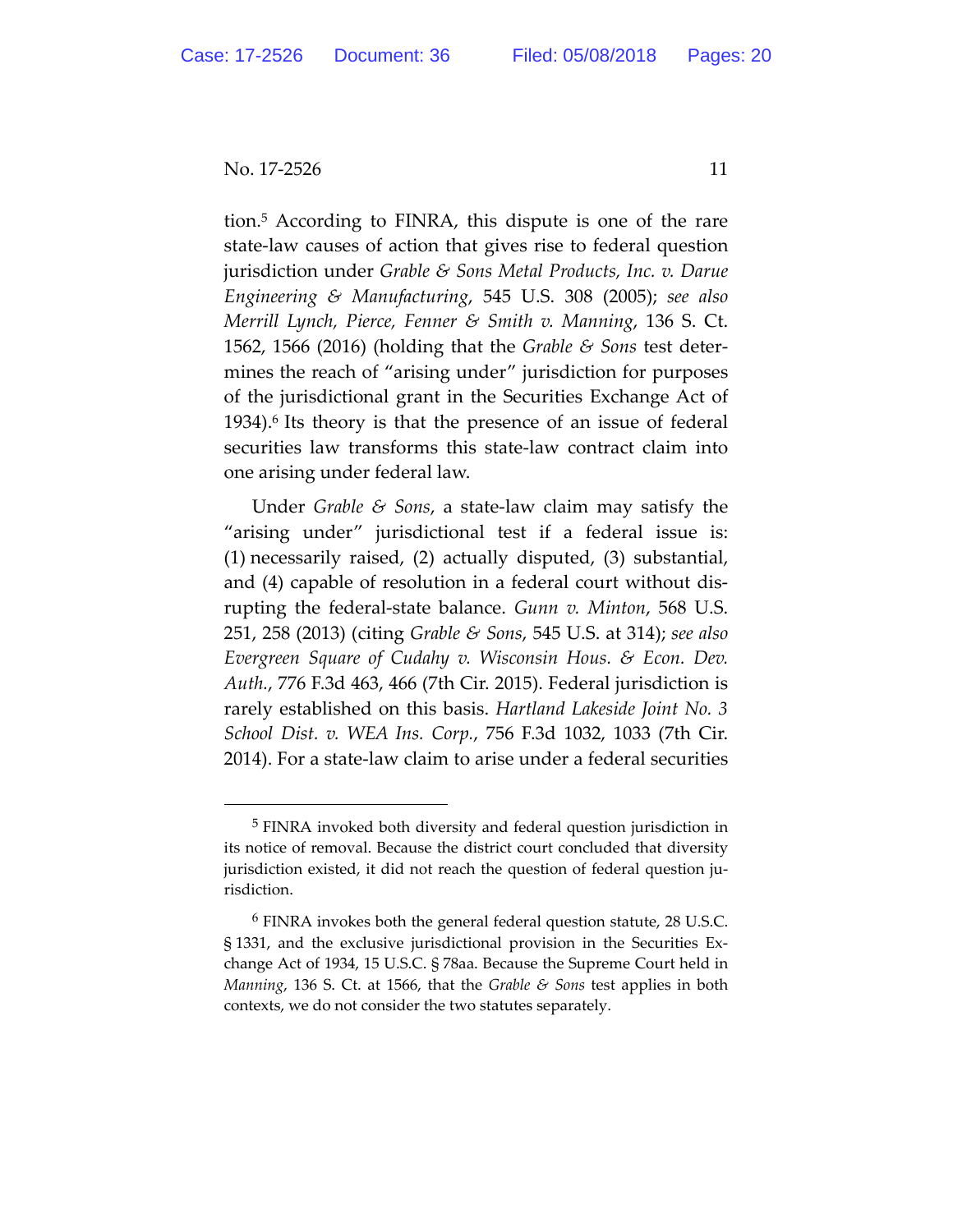claim, an issue of federal law must be the "cornerstone" of the plaintiff's complaint. *Manning*, 136 S. Ct. at 1569.

This dispute does not make it past the first factor of the *Grable & Sons* test. FINRA contends that because the plaintiffs' suit implicates FINRA's SEC-approved Code of Arbitration Procedure, this case requires us to decide whether FINRA breached a duty it owed Webb and Beversdorf under the securities laws. But FINRA fails to identify a single provision of federal law that we would have to interpret to resolve this case. The question is whether FINRA breached its arbitration agreement, and no "inescapable" provision of federal law drives that analysis. *Hartland*, 756 F.3d at 1035. To be sure, FINRA is regulated by the SEC, and its duties under the federal securities laws might come up. But that does not make federal law the "cornerstone" of the plaintiff's complaint. *Manning*, 136 S. Ct. at 1569. The Supreme Court has emphasized that a "federal role" is not enough. *Id.*

As for the rest of the *Grable & Sons* test, an issue not raised cannot be actually disputed or substantial, and without any federal question necessarily in play, we need not consider how taking the question would affect the federalstate balance. This is a state-law contract claim, and FINRA's effort to pull it within federal question jurisdiction fails.

## **IV.**

We VACATE the judgment for lack of jurisdiction and REMAND the case to the district court with instructions to remand to state court.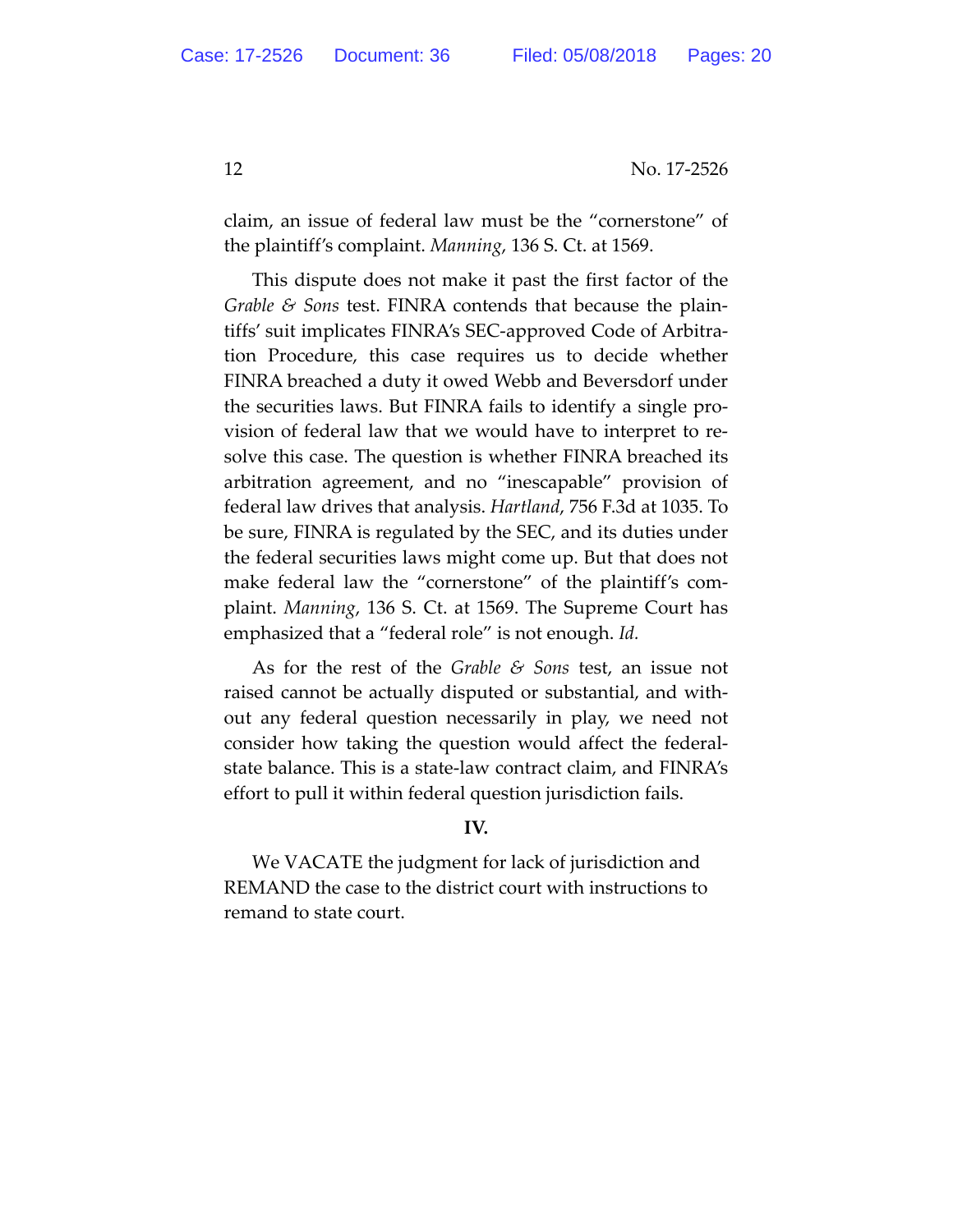RIPPLE, *Circuit Judge*, concurring in part and dissenting in part. I agree with the majority that federal question jurisdiction is lacking. However, I reach a different conclusion with respect to diversity jurisdiction. Specifically, I cannot agree that we know, to a "legal certainty," that Messrs. Webb and Beversdorf cannot recover the damages that they allege, including the attorneys' fees expended in the earlier arbitration.

A defendant seeking removal of a state action to federal court must file a notice of removal "containing a short and plain statement of the grounds for removal." 28 U.S.C. § 1446(a).

> "By design, § 1446(a) tracks the general pleading requirement stated in Rule 8(a) of the Federal Rules of Civil Procedure." As the Supreme Court explained in *Dart Cherokee Basin Operating Co.*, "Congress, by borrowing the familiar 'short and plain statement' standard from Rule 8(a), intended to 'simplify the "pleading" requirements for removal' and to clarify that courts should 'apply the same liberal rules [to removal allegations] that are applied to other matters of pleading.'"

*Roppo v. Travelers Commercial Ins. Co*., 869 F.3d 568, 578 (7th Cir. 2017) (alteration in original) (quoting *Dart Cherokee Basin Operating Co., LLC v. Owens*, 135 S. Ct. 547, 553 (2014)). Therefore, "[j]ust as we generally accept the plaintiff's good-faith allegations of the amount in controversy to establish diversity jurisdiction, 'when a defendant seeks federal-court adjudication, the defendant's amount-in-controversy allegation should be accepted when not contested by the plaintiff or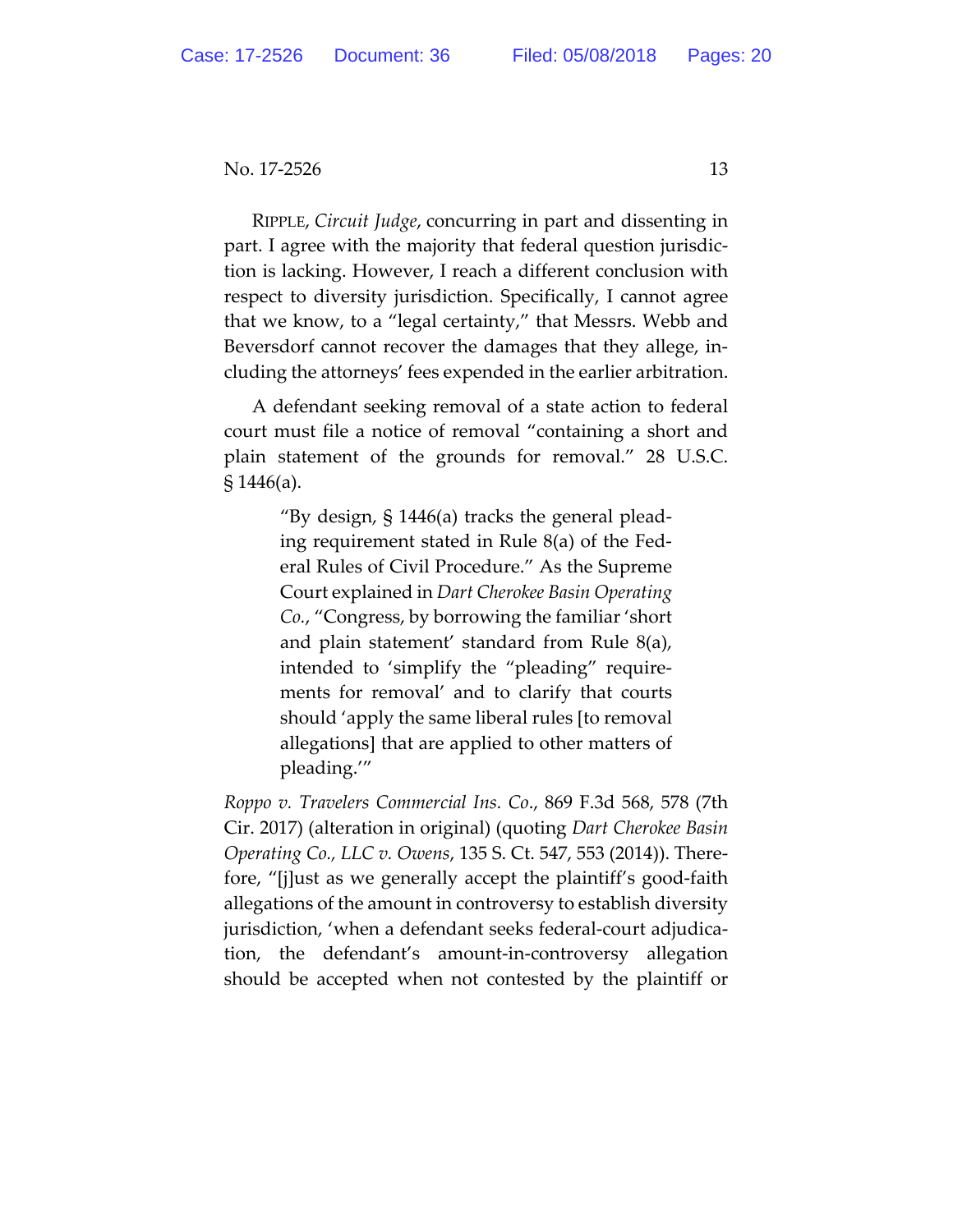questioned by the court.'" *Id*. at 579 (footnote omitted) (quoting *Dart Cherokee Basin Operating Co*., 135 S. Ct. at 553). "Once this has been done, and supported by proof of any contested jurisdictional facts, the presumption is the one stated in *St. Paul Mercury* [*Indemnity Co v. Red Cab Co*., 303 U.S. 283, 291 (1938)]: the estimate of the dispute's stakes advanced by the proponent of federal jurisdiction controls unless a recovery that large is legally impossible." *Back Doctors Ltd. v. Metro. Prop. & Cas. Ins. Co.*, 637 F.3d 827, 830 (7th Cir. 2011).

We also have observed that the legal certainty test sets a high bar for excluding federal subject matter jurisdiction "for good reason: District courts should not get bogged down at the time of removal in evaluating claims on the merits to determine if jurisdiction exists." *Carroll v. Stryker Corp*., 658 F.3d 675, 681 (7th Cir. 2011). Thus, typical examples of claims considered "'legally impossible' for jurisdictional purposes" involve "statutory or contractual cap[s] on damages." *Id*.

With this principle in mind, we must turn to Illinois state law. Here, it is important not to get off on the wrong foot by how we characterize this action. It is not an attorneys' fees action; it is a damages action based on the breach of a contract. This distinction is very important. Illinois normally would not allow the recoupment of attorneys' fees for success in maintaining the present action. It does recognize, however, that attorneys' fees incurred in an earlier action can be a measure of damages for an individual's misfeasance in that earlier action. *See Duignan v. Lincoln Towers Ins. Agency*, 667 N.E.2d 608, 613 (Ill. App. Ct. 1996).

The Illinois appellate court explained the principles underlying this rule, and demonstrated their application, in *Sorenson v. Fio Rito*, 413 N.E.2d 47 (Ill. App. Ct. 1980). In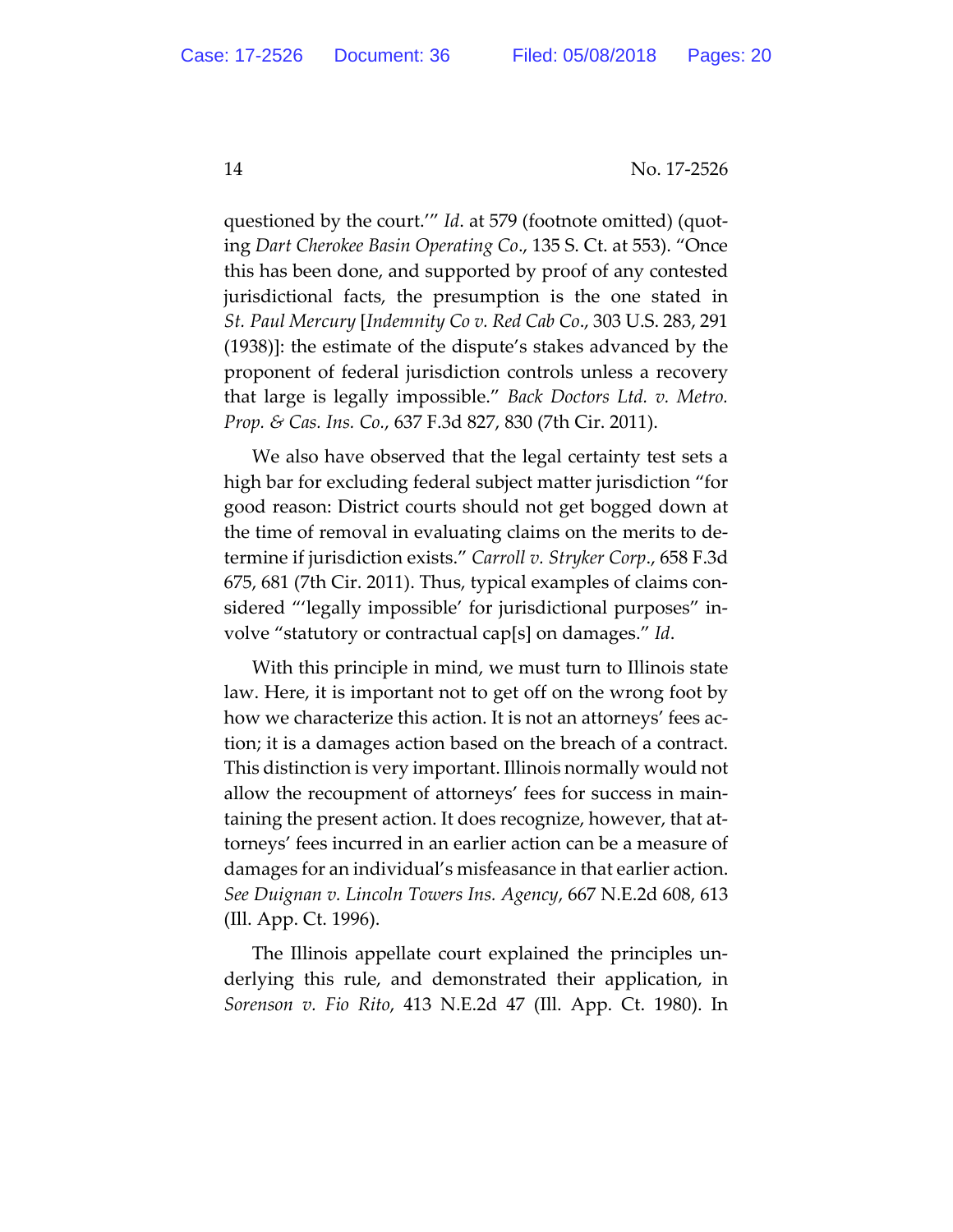*Sorenson*, a widow had retained an attorney, Fio Rito, to handle her husband's estate. Rather than attending to it, however, the attorney let it languish in his office; taxes went unpaid, and tax authorities imposed penalties. Sorenson then retained a new attorney to handle the estate, and through that attorney's unsuccessful attempts to obtain refunds of penalties and interest, she incurred attorneys' fees. *See id*. at 50. Sorenson then brought an action against the first attorney, Fio Rito, for damages. Among the damages that she claimed were fees paid to her second attorney for challenging the penalties. The trial court ruled that Sorenson could recover these damages from Fio Rito.

Fio Rito maintained in the state appellate court that the American Rule, which generally precludes a plaintiff from recovering attorneys' fees expended to bring a lawsuit against a wrongdoer, foreclosed such damages. *See id*. at 51. The appellate court disagreed. It explained that Fio Rito was "confus[ing] the exception with the general rule. The general rule in Illinois is that one who commits an illegal or wrongful act is liable for all of the ordinary and natural consequences of his act." *Id*. The American Rule governing attorneys' fees limited this general rule, but *only* in situations "where a successful litigant seeks to recover his costs in maintaining the lawsuit"; it was not "intended to preclude a plaintiff from recovering losses directly caused by the defendant's conduct simply because those losses happen to take the form of attorneys' fees." *Id*. at 51–52. Applying these principles to Sorenson's claim, the court stated:

> The plaintiff here is not attempting to recover the attorneys' fees she expended in bringing this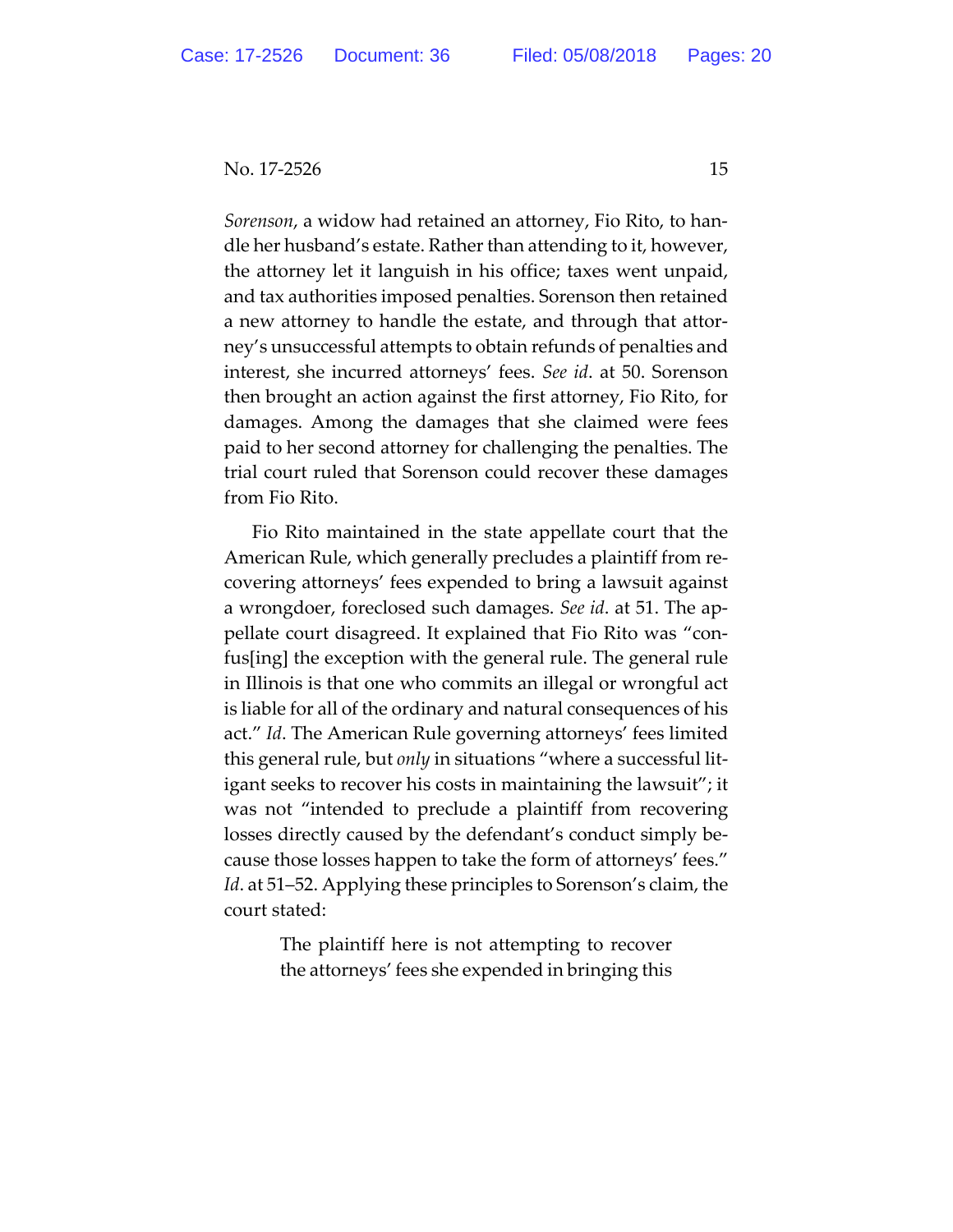lawsuit. Rather, she seeks to recover losses incurred in trying to obtain refunds of tax penalties which were assessed against her solely as a result of the defendant's negligence. Had the plaintiff been forced to hire an accountant to repair the damage caused by the defendant's conduct, she would undoubtedly have been entitled to recover the accountant's fee as an ordinary element of damages. There is no basis in logic for denying recovery of the same type of loss merely because the plaintiff required an attorney instead of an accountant to correct the situation caused by the defendant's neglect. In holding the defendant liable for the plaintiff's losses, we are not violating the policy against "penalizing" a litigant for defending a lawsuit. We are simply following the general rule of requiring a wrongdoer to bear the consequences of his misconduct.

*Id*. at 52. The facts of our case are different. Here, the plaintiffs are demanding that the arbitrator in the underlying matter reimburse them for the attorney fees that they incurred because of the arbitrator's alleged lapse. The principle nevertheless remains the same.

As the majority notes, most cases addressing the recovery of attorneys' fees involve situations in which "the defendant's wrong forced the plaintiff into litigation with a third party"— "when the defendant caused the third-party suit" as opposed to simply "caus[ing] the legal fees to increase in an already existing third-party suit." *See* Majority Opinion 6–7 (collecting cases). However, the frequent occurrence of a fact pattern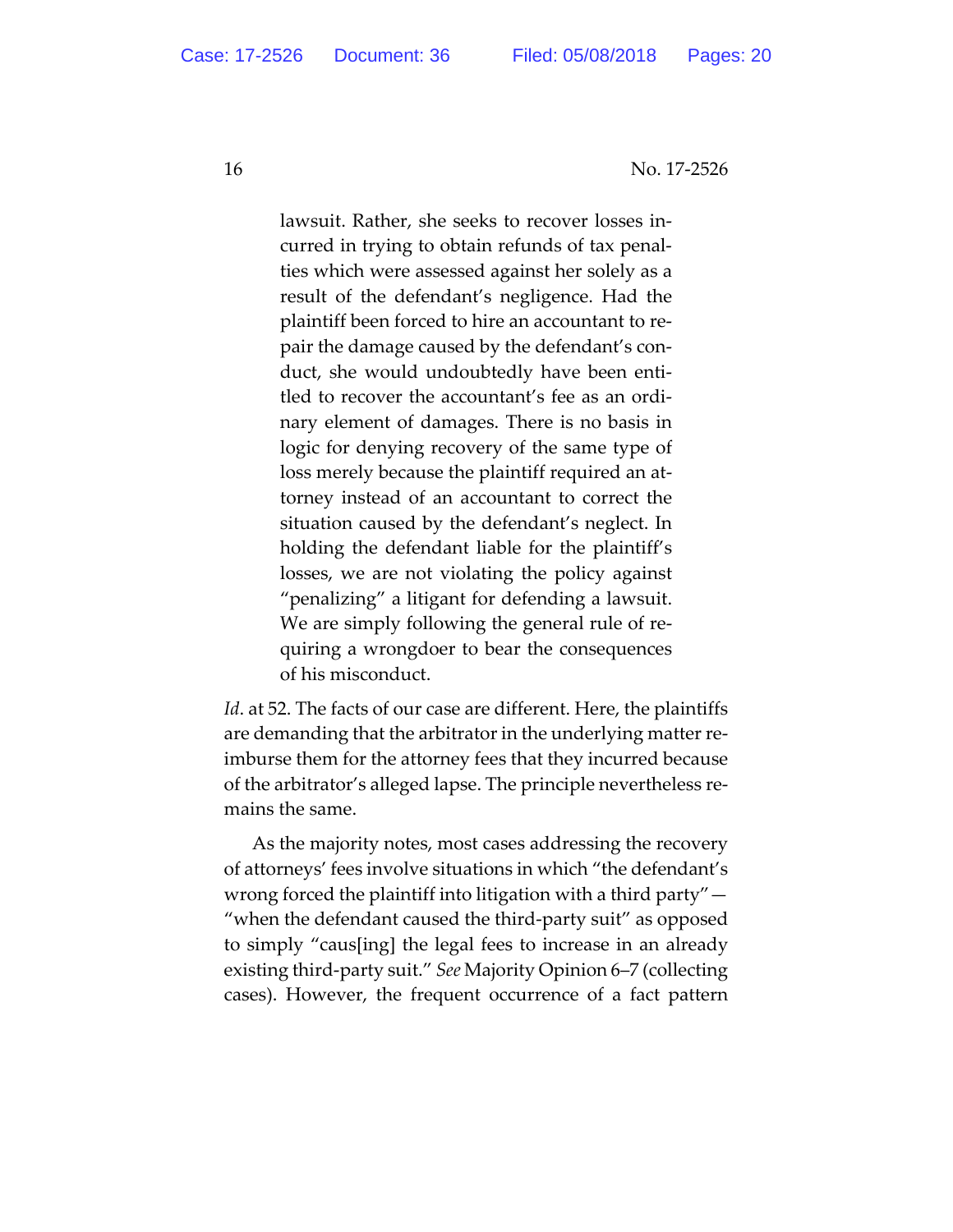does not impose an analytical limitation on a principle unless some animating component of that principle limits application to the particular fact pattern. Here, the majority points to no such consideration. Nor does Illinois case law suggest any such limitation. Indeed, a colleague on the district court has written that it demonstrates the opposite. In *Certain Underwriters at Lloyd's, London v. Johnson & Bell, Ltd*., No. 10 C 7151, 2011 WL 3757179 (N.D. Ill Aug. 25, 2011), the underwriters had hired Johnson & Bell to analyze their coverage responsibilities in two lawsuits and "to prepare and file complaints for declaratory judgment as necessary in connection with both suits." *Id*. at \*1. The underwriters later brought an action in federal court asserting state law malpractice claims against Johnson & Bell related to its representation in the two earlier actions. Specifically, the underwriters alleged that it incurred unnecessary attorneys' fees based on Johnson & Bell's handling of two underlying actions, the *Lewis* action and the *Zarndt* action.

One of Johnson & Bell's alleged missteps was providing negligent advice to the underwriters that they had a duty to provide representation in the *Lewis* lawsuit. With respect to those fees, the underwriters contended that "it would not have undertaken its representation of the defendants in the underlying *Lewis* lawsuit but for defendants' advice." *Id*. at \*5. The underwriters did not make an equivalent claim with respect to the *Zarndt* action.

A separate failure, however, was that Johnson & Bell negligently had failed to name a necessary party in both the *Zarndt* and *Lewis* actions. Consequently, they had to hire replacement counsel in those lawsuits and to incur unnecessary attorneys' fees to correct the errors. Relying on *Sorenson* and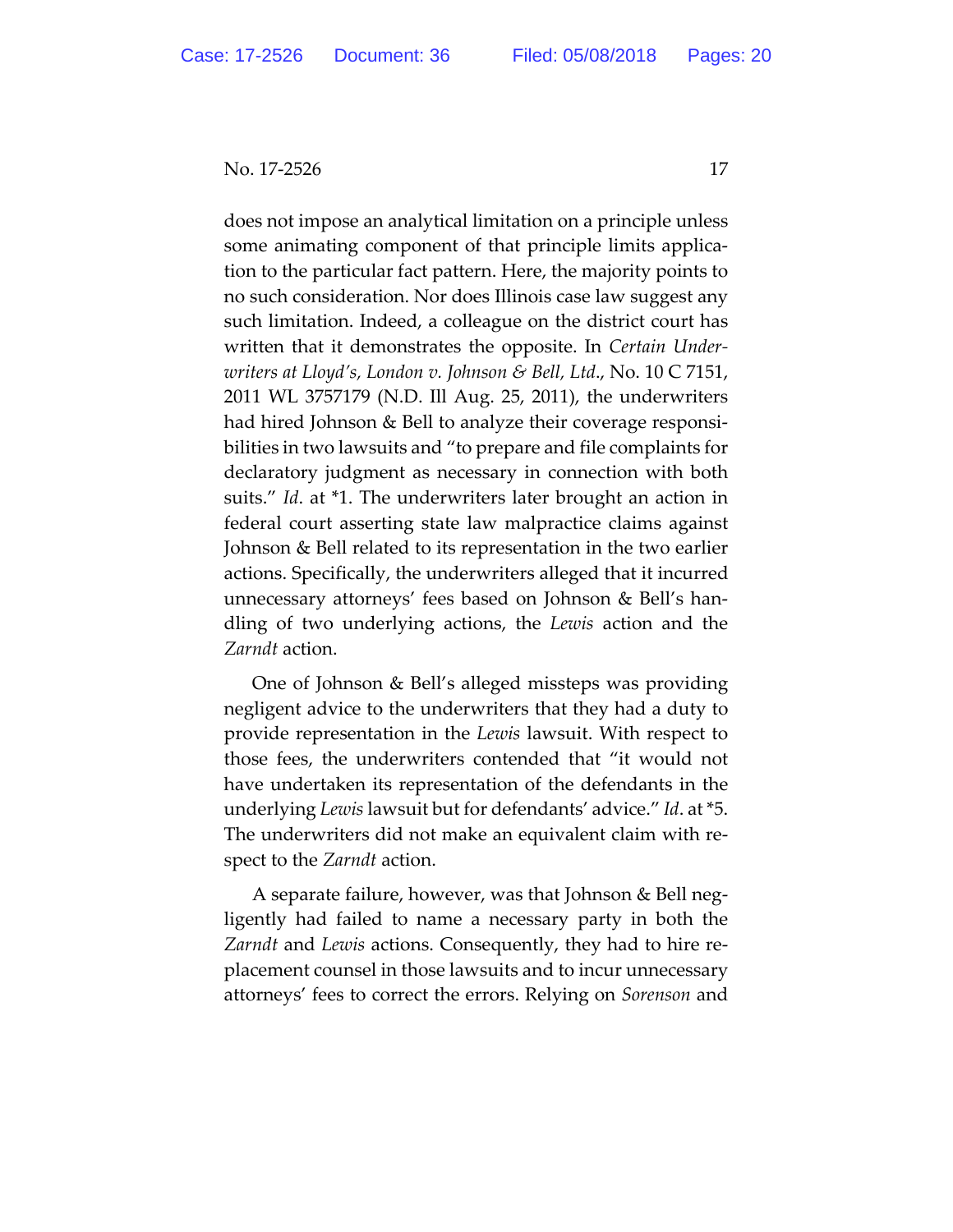other Illinois cases, the district court held that Illinois law did not bar the underwriters' claims: "Defendants' omission of FCC as a defendant in the … declaratory judgment actions allegedly necessitated correction of the pleadings at a fixed cost to plaintiff. At the time the fees were incurred, it was clear that the fees were directly attributable to counsel's neglect." *Id*. at \*7 (citing *Sorenson*, 413 N.E.2d at 52). The court saw no analytical significance to the fact that the underwriters had incurred the fees in existing litigation, rather than incurred in a separate lawsuit. Moreover, the court made no distinction between fees incurred in the *Lewis* action, which would not have been undertaken absent Johnson & Bell's negligence, and those incurred in the *Zarndt* action, the defense of which the underwriters did not challenge.

Here, Messrs. Webb and Beversdorf do not seek damages from FINRA in the form of attorneys' fees expended in this action. Instead, they seek damages from FINRA that include the expenditure of attorneys' fees in the underlying arbitration. They claim that these damages are "the direct result" of FINRA's failure to create fair procedures and of FINRA's interference in the arbitral process.<sup>1</sup> Illinois law does not preclude a plaintiff from "recovering losses directly caused by the defendant's conduct simply because those losses happen to take the form of attorneys' fees." *Sorenson*, 413 N.E.2d at 52. Moreover, the court inquired, and plaintiffs' counsel represented on the record, that the fees paid to FINRA and to arbitral counsel exceeded \$75,000.2 *See Rising-Moore v. Red Roof* 

 $\overline{a}$ 

 $1$  R.1-1 at 7.

<sup>2</sup> *See* R.35-2 at 3–4.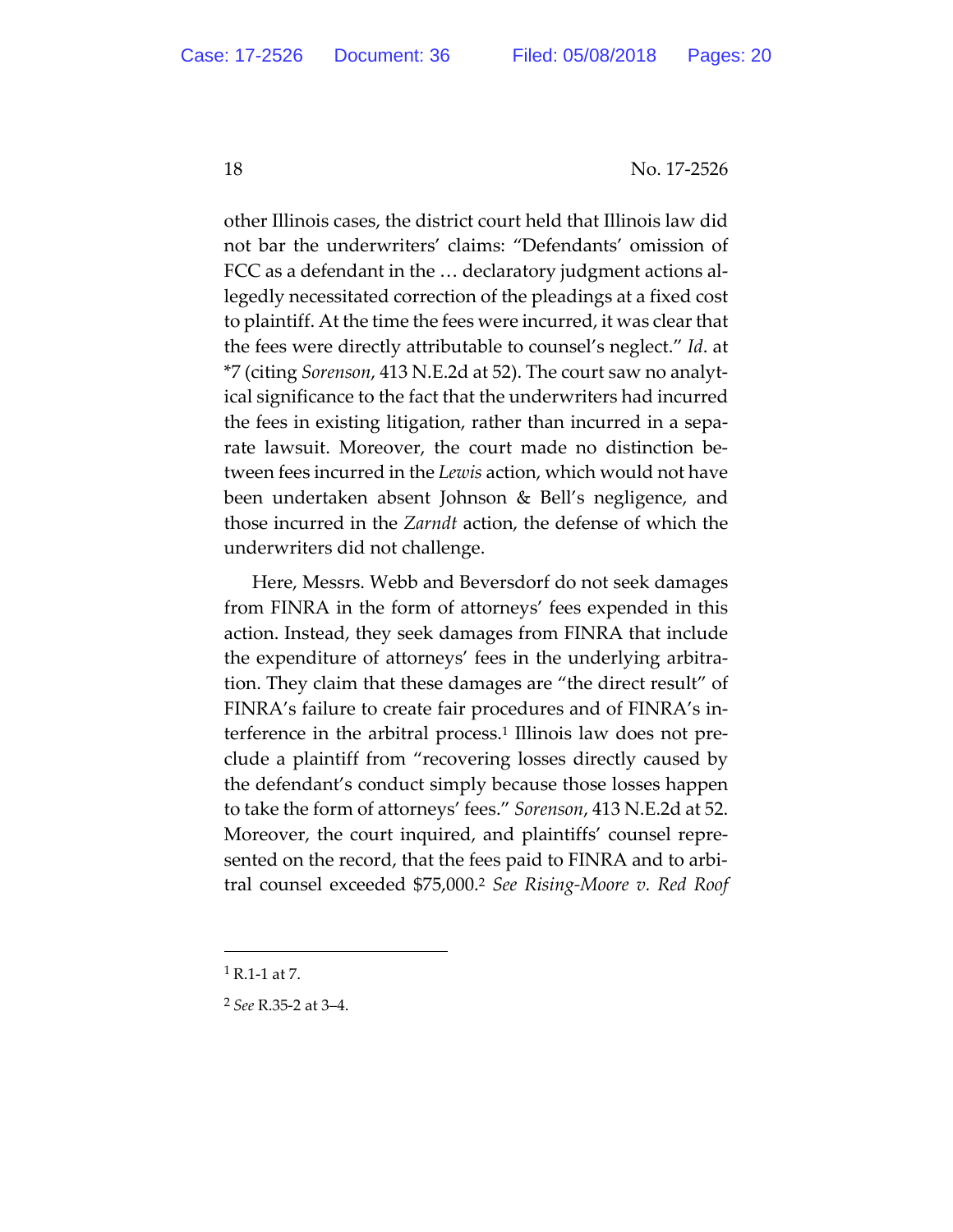$\overline{a}$ 

*Inns, Inc.*, 435 F.3d 813, 816 (7th Cir. 2006) (finding that plaintiff's counsel's settlement demand could support a finding that the amount in controversy had been satisfied); *cf. Workman v. United Parcel Serv., Inc.*, 234 F.3d 998, 1000 (7th Cir. 2000) (observing that a plaintiff's refusal to stipulate that his claim is less than \$75,000 raises an inference that he believes his claim is worth more). Consequently, the district court properly determined that the amount in controversy was not in question.

As noted at the outset of this separate opinion, we have said, straightforwardly and firmly, that "[t]he legal-certainty test sets the bar high for excluding federal subject-matter jurisdiction, and for good reason: District courts should not get bogged down at the time of removal in evaluating claims on the merits to determine if jurisdiction exists." *Carroll*, 658 F.3d at 681. This rule, rooted in the long-standing jurisprudence of the Supreme Court, *see St. Paul Mercury Indem. Co.*, 303 U.S. at 289, is followed faithfully throughout the Country, *see, e.g.*, *Colavito v. New York Organ Donor Network, Inc.*, 438 F.3d 214, 221 (2d Cir. 2006). When the applicable state law definitively precludes recovery of the jurisdictional amount, we have not hesitated to say that the federal court is without jurisdiction. *See, e.g.*, *Anthony v. Sec. Pac. Fin. Servs., Inc.*, 75 F.3d 311, 317– 18 (7th Cir. 1996). However, when state law is "unsettled," we will not engage in guesswork to resolve the issue of state law prematurely. *Geschke v. Air Force Ass'n*, 425 F.3d 337, 341 (7th Cir. 2005).3

 $3$  We note in passing, however, that when a claim for punitive damages comprises the vast bulk of the amount necessary to reach the jurisdictional threshold, we have proceeded with a heightened degree of caution. *See*